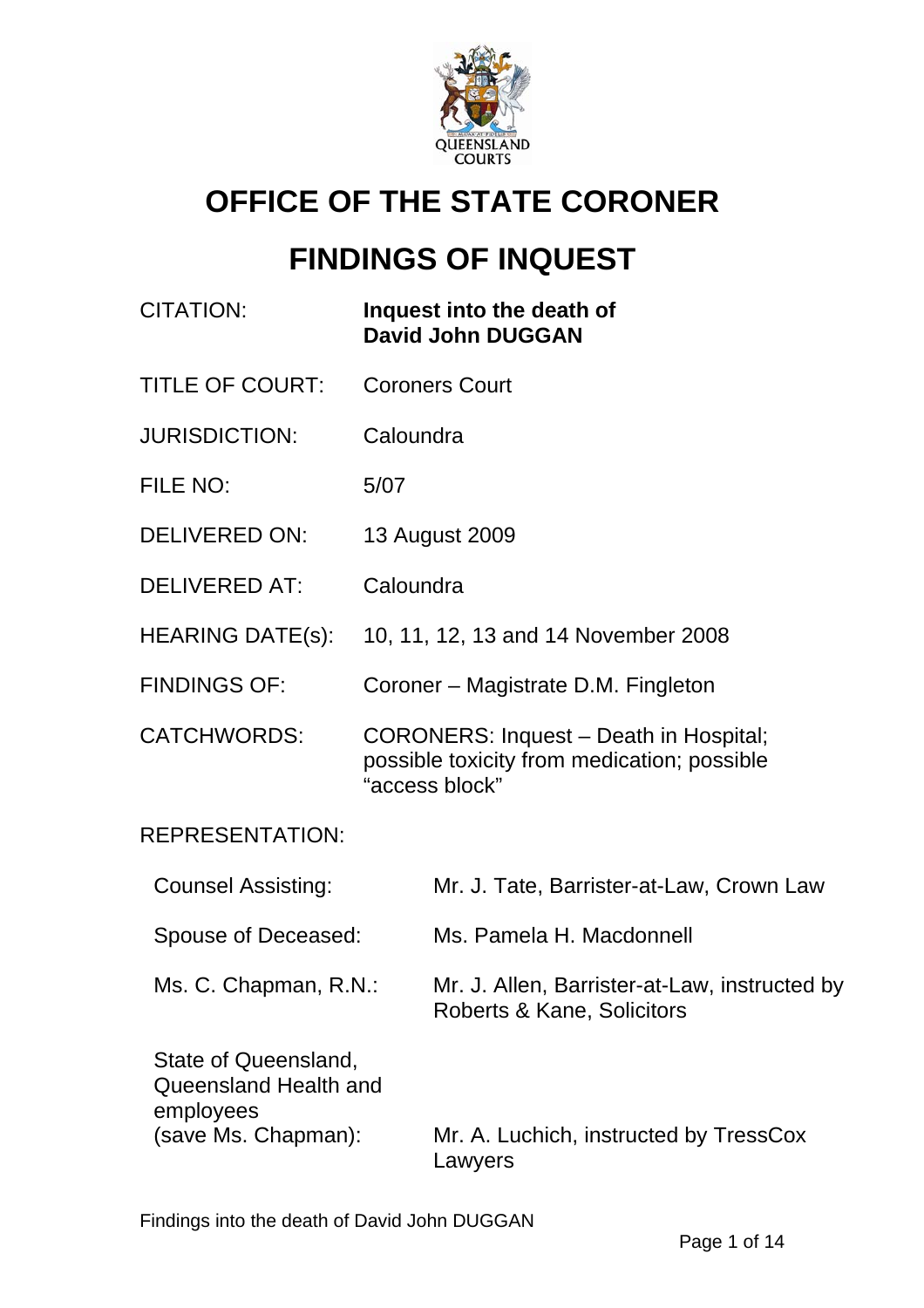# **CORONER'S FINDINGS AND DECISION**

1. These are my findings in relation to the death of **David John DUGGAN** who died at the **Caloundra Hospital** on 19 January 2007, while awaiting transfer to the Royal Brisbane Hospital for treatment of a cynovial cyst on his spine. These findings seek to explain how the death occurred and consider whether any changes to policies or practices could reduce the likelihood of deaths occurring in similar circumstances in the future. The Coroners Act 2003<sup>[1](#page-1-0)</sup> provides that when an inquest is held into a death, the coroner's written findings must be given to the family of the person who died and to each of the persons or organisations granted leave to appear at the inquest. These findings will be distributed in accordance with the requirements of the Act and also placed on the website of the Office of the State Coroner.

# **The scope of the Coroner's inquiry and findings**

- 2. A coroner has jurisdiction to inquire into the cause and the circumstances of a reportable death. If possible he/she is required to find:
	- a) whether a death in fact happened;
	- b) the identity of the deceased;
	- c) when, where and how the death occurred; and
	- d) what caused the person to die.
- 3. There has been considerable litigation concerning the extent of a coroner's jurisdiction to inquire into the circumstances of a death. The authorities clearly establish that the scope of an inquest goes beyond merely establishing the medical cause of death.
- 4. An inquest is not a trial between opposing parties but an inquiry into the death. In a leading English case it was described in this way:- *"It is an inquisitorial process, a process of investigation quite unlike a criminal trial where the prosecutor accuses and the accused defends… The function of an inquest is to seek out and record as many of the facts concerning the death as the public interest requires."* [2](#page-1-1)
- 5. The focus is on discovering what happened, not on ascribing guilt, attributing blame or apportioning liability. The purpose is to inform the family and the public of how the death occurred with a view to reducing the likelihood of similar deaths. As a result, the Act authorises a coroner to make preventive recommendations concerning public health or safety, the administration of justice or ways to prevent deaths from happening in similar circumstances in future.<sup>[3](#page-1-2)</sup> However, a coroner must not include in the findings or any comments or recommendations, statements that a

 $\overline{a}$ <sup>1</sup> *Coroners Act* 2003, s45

<span id="page-1-1"></span><span id="page-1-0"></span><sup>2</sup> *R v South London Coroner; ex parte Thompson* (1982) 126 S.J. 625 <sup>3</sup>  $3$  s46

<span id="page-1-2"></span>Findings into the death of David John DUGGAN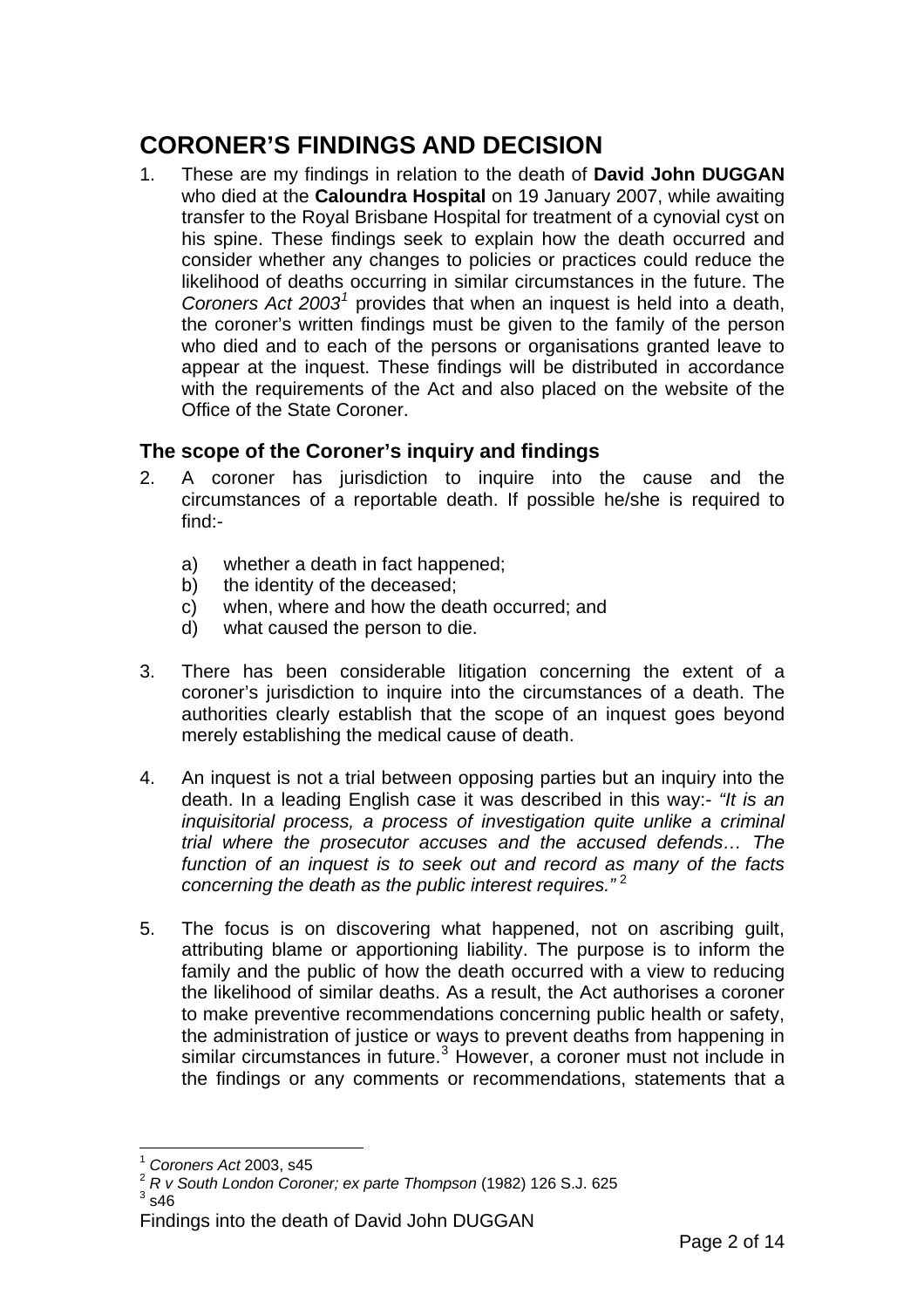person is or maybe guilty of an offence or is or maybe civilly liable for something.<sup>[4](#page-2-0)</sup>

### **The Admissibility of Evidence and the Standard of Proof**

- 6. Proceedings in a coroner's court are not bound by the rules of evidence because the Act provides that the court "*may inform itself in any way it considers appropriate."[5](#page-2-1)* That does not mean that any and every piece of information however unreliable will be admitted into evidence and acted upon. However, it does give a coroner greater scope to receive information that may not be admissible in other proceedings and to have regard to its origin or source when determining what weight should be given to the information.
- 7. This flexibility has been explained as a consequence of an inquest being a fact-finding exercise rather than a means of apportioning guilt: an inquiry rather than a trial.<sup>[6](#page-2-2)</sup>
- 8. A coroner should apply the civil standard of proof, namely the balance of probabilities but the approach referred to as the *Briginshaw* sliding scale is applicable.<sup>[7](#page-2-3)</sup> This means that the more significant the issue to be determined, the more serious an allegation or the more inherently unlikely an occurrence, the clearer and more persuasive the evidence needed for the trier of fact to be sufficiently satisfied that it has been proven to the civil standard.<sup>[8](#page-2-4)</sup>
- 9. It is also clear that a coroner is obliged to comply with the rules of natural justice and to act judicially. $9$  This means that no findings adverse to the interest of any party may be made without that party first being given a right to be heard in opposition to that finding. As *Annetts v McCann[10](#page-2-6)* makes clear that includes being given an opportunity to make submissions against findings that might be damaging to the reputation of any individual or organisation.
- 10. If, from information obtained at an inquest or during the investigation, a coroner reasonably believes that the information may cause a disciplinary body for a person's profession or trade to inquire into or take steps in relation to the person's conduct, then the coroner may give that information to that body.  $11$

<span id="page-2-0"></span> $4$  s45(5) and 46(3)

 $^5$  s35  $\overline{)}$ 

<span id="page-2-3"></span><span id="page-2-2"></span><span id="page-2-1"></span><sup>&</sup>lt;sup>6</sup> R v South London Coroner; ex parte Thompson per Lord Lane CJ, (1982) 126 S.J. 625<br>
<sup>7</sup> Anderson v Blashki [1993] 2 VR 89 at 96 per Gobbo J<br>
<sup>8</sup> Briginshaw v Briginshaw (1938) 60 CLR 336 at 361 per Sir Owen Dixon J<br>
<sup>9</sup>

<span id="page-2-5"></span><span id="page-2-4"></span>in Freckelton I., "Inquest Law" in *The inquest handbook*, Selby H., Federation Press, 1998 at 13

<span id="page-2-6"></span> $\frac{10}{11}$  (1990) 65 ALJR 167 at 168<br> $\frac{11}{11}$  S 48(4)

<span id="page-2-7"></span>Findings into the death of David John DUGGAN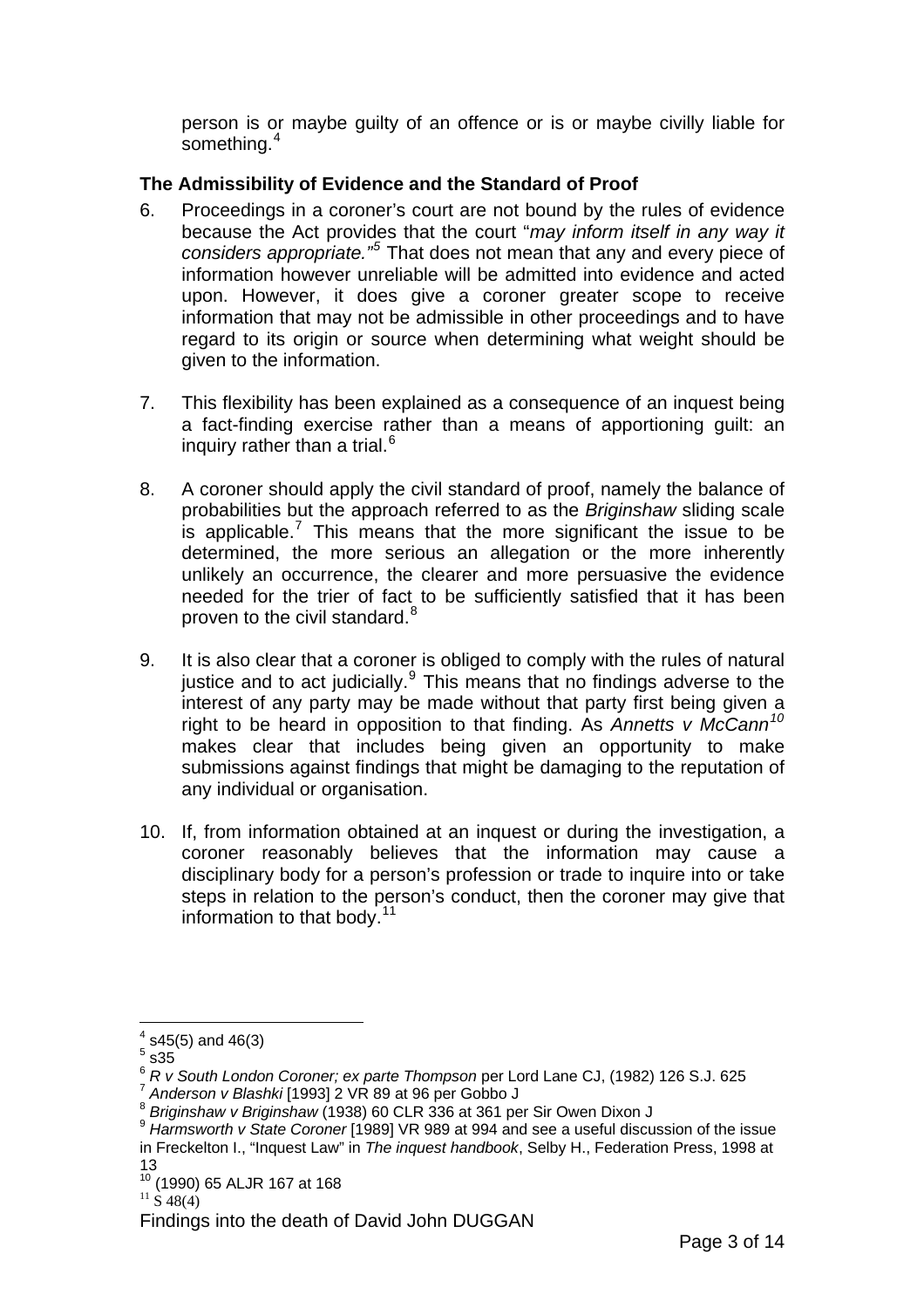# **The Autopsy**

11. On 23 January, 2007, Dr Peter Ellis performed an external and full internal autopsy examination and took toxicology and histology samples.

Dr Ellis concluded that the Cause of Death was:

1(a) Hypertensive Heart Disease, due to, or as a consequence of

1(b) Possible Oxycodone and Morphine Toxicity and Chronic Fatty Liver.

#### **The Evidence**

- 12. It is not necessary to repeat or summarise all of the information contained in the exhibits and in the oral evidence given, but I will refer to what I consider to be the more important parts of the evidence.
- 13. On 19 January 2007, David John Duggan died at Caloundra Hospital situated at West Terrace, Caloundra in the State of Queensland. Mr Duggan had been a patient of the Hospital since 10 January 2007.
- 14. Mr. Duggan consulted his general practitioner, Dr David Heazlewood on Monday, 8 January 2007. Dr. Heazlewood had been treating Mr Duggan since 2001. He had treated Mr Duggan for a back condition in 2005. Dr Heazlewood said that back condition was sciatica being low back pain but not of the acute nature which subsequently occurred in 2007.
- 15. When Mr Duggan consulted Dr. Heazlewood on 8 January 2007, he had severe back pain in his lower spine region and was finding it difficult to sleep. The pain was coming down his right thigh with altered sensation and on examination he was tender across the lower spine and had a significant reduction in his range of movements, reduced sensation in the right thigh and no reflexes below his knee.
- 16. Dr Heazlewood referred Mr Duggan for a CT scan which was carried out on Tuesday, 9 January 2007. That CT scan suggested there were fragments of disc in his right L3/4 vertebrae region.
- 17. Dr Heazlewood's best recollection was that he contacted the Royal Brisbane Hospital (RBH) and spoke to a neurosurgical registrar and that there was a bed available at the RBH. He later described this as his "impression" that a bed was available. Given that Mr Duggan was in too much pain to travel to Brisbane by car he said he spoke to the Emergency Department at Caloundra Hospital and organised for Mr Duggan to be referred there.
- 18. Dr Heazlewood prepared a detailed letter (dated 10 January 2007) for Mr Duggan's referral to the Caloundra Hospital. That document is exhibit 3 but also appears as part of exhibit 28, the Hospital records. It recorded the extreme pain that Mr Duggan was experiencing even with the use of narcotic analgesia which had been administered by Dr Heazlewood. It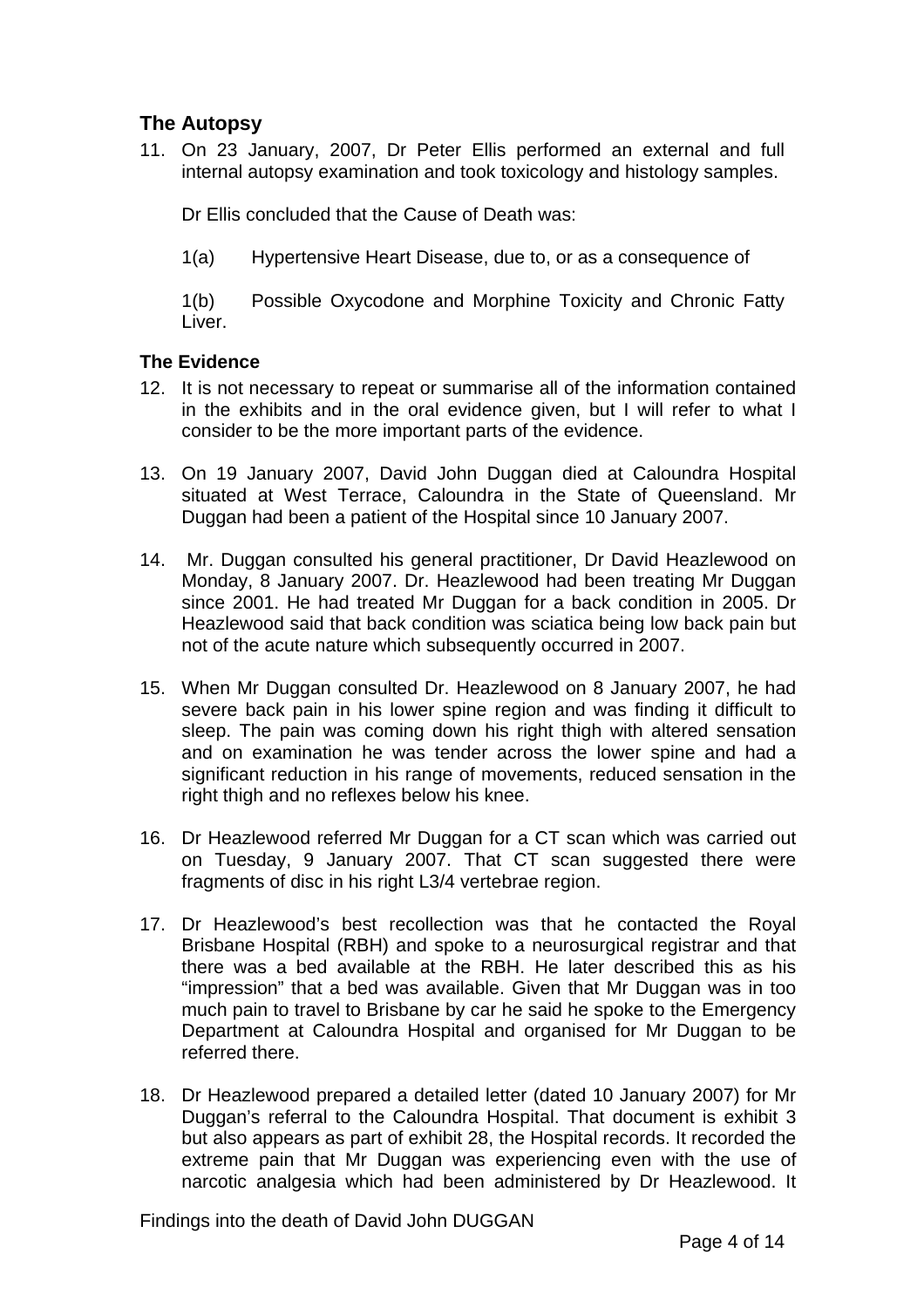recorded Mr Duggan's history as an ex-smoker who consumed four glasses of white wine each evening. It also recorded Mr Duggan's history of having an enlarged heart (cardiomegaly) which Dr Heazlewood said in his evidence had been detected by a previous chest x-ray.

- 19. It recorded Mr Duggan's family history which included ischemic heart disease and myocardial infarction in his father. Dr Heazlewood said in his evidence that Mr Duggan was a large man of approximately 120kg. He also had a history of hypertension which was recorded in the referral letter. Dr Heazlewood could not recall Mr Duggan ever discussing with him, symptoms that might be consistent with sleep apnoea.
- 20. Mr Duggan attended the Caloundra Hospital emergency department on the morning of 10 January 2007. He was seen by Dr Chakradhar Thota. Dr Thota's statement dated 19 August 2008, is exhibit 4. The clinical picture on Mr Duggan's presentation is recorded in Dr Thota's statement. Dr Thota contacted a neurosurgical registrar at the RBH, Dr Matthew Cockburn, who initially accepted Mr Duggan for transfer for further investigations and management. However, subsequently, Dr Cockburn contacted Dr Thota requesting that the CT scan films which had been taken on 9 January 2007 be sent to the RBH, so that further consideration could be given as to whether to transfer Mr Duggan. Accordingly, Mr Duggan was admitted to the Caloundra Hospital for management of his pain.
- 21. Following discussion between Dr Thota and Dr Cockburn, it was decided by Dr Cockburn that Mr Duggan's condition was not life threatening or sufficiently emergent to require transfer. Rather, he fell into a category of patient, the standard clinical treatment for which, was to receive symptomatic pain relief and then to be reviewed as an outpatient of the RBH in four to six weeks by the neurosurgical clinic. Exhibits 6 and 7 were tendered as evidence that the standard clinical treatment for patients such as Mr Duggan was not immediate transfer because the situation was not life threatening or threatening significant neurological function.
- 22. This evidence was opposed to Dr Thota's, who thought it was due to no beds being available. However, the evidence of Dr Cockburn is preferred in this respect. Mr Duggan was admitted to the Caloundra Hospital under the care of Dr John Endacott as the Consultant with Dr John Blenkin as the Senior Medical Officer/Registrar. During the period 10 to 12 January, they were assisted by a residential medical officer, Dr Dave Lutchman.
- 23. A ward round was conducted on Thursday, 11 January 2007. Mr Duggan was in significant pain. The treating doctors determined to increase his pain relief medication which had been initially prescribed by the emergency department doctors and to liaise with the RBH to determine what management was required. Mr Duggan's Oxycontin (morphine) dosage was therefore increased to 20mgs twice daily.
- Findings into the death of David John DUGGAN 24. Meanwhile, Dr Cockburn confirmed the non-urgency of Mr Duggan's condition in terms of being transferred to RBH; that he should be provided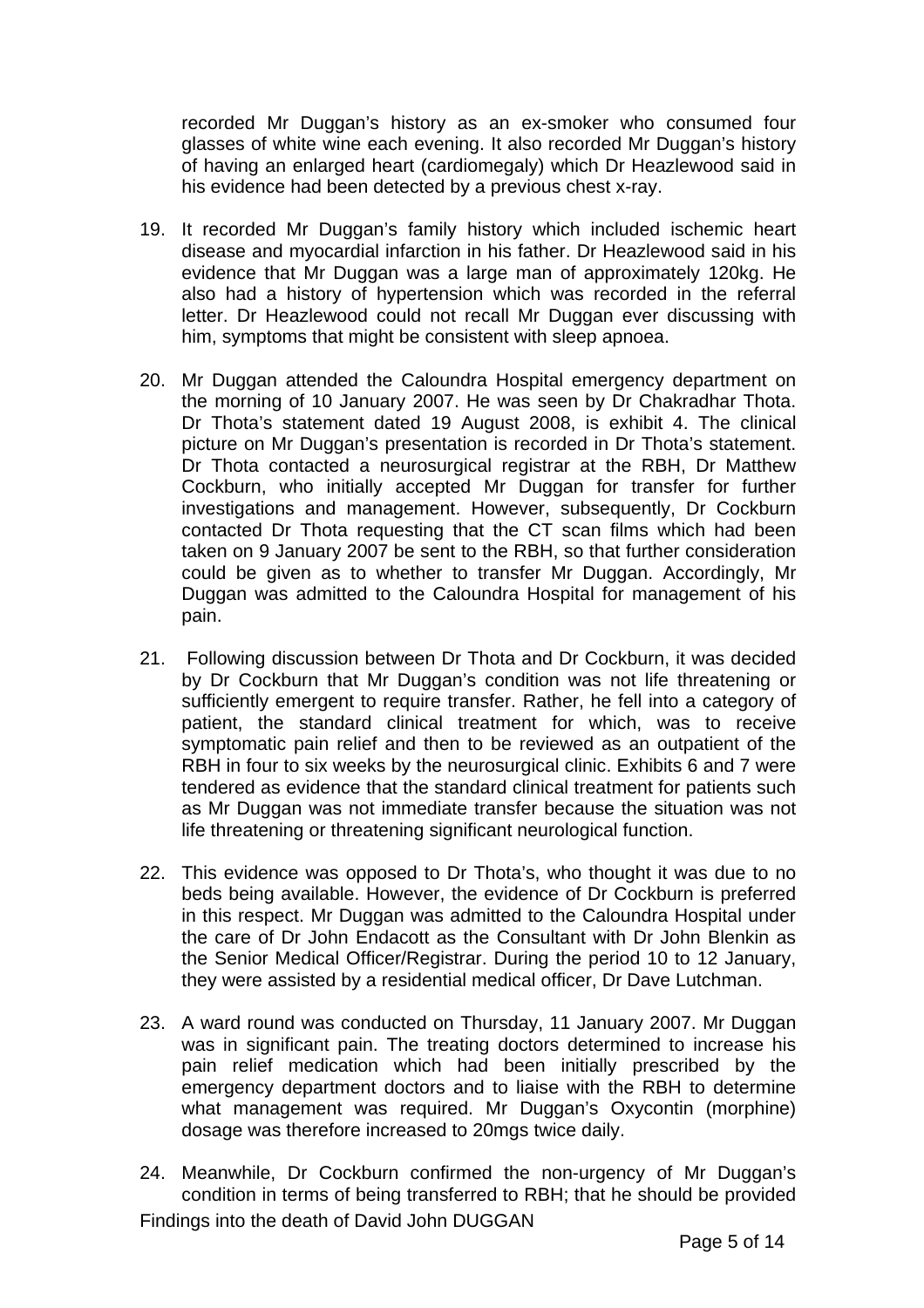with symptomatic pain relief and be reviewed in the outpatients department at the RBH in four weeks time. Dr Cockburn also requested that Mr Duggan have an MRI of his spine prior to the outpatient department appointment. Dr Lutchman made those arrangements for Monday,15 January 2007 at Nambour Hospital and Dr Blenckin wrote up the referral for Mr Duggan to attend the outpatient department at RBH. These documents were part of the hospital records (exhibit 28).

- 25. From a further ward round on 12 January, by Dr Blenkin and Dr Lutchman, the notes indicated that Mr Duggan was still in significant pain but he did not have any new neurological deficit. Dr Blenkin ordered an increase of Mr Duggan's morphine to 30 mgs twice daily and added Amitriptyline. Mr Duggan was able to provide a report of his condition and his history without any difficulty. He also participated in a neurological examination which involved certain physical activities such as raising his legs in the air and obeying the commands of the doctor conducting the neurological examination. It was not noted that Mr Duggan appeared to have difficulty concentrating or was unable to provide a history, nor that he was excessively sedated or excessively drowsy, issues which would have been noted as significant.
- 26. Over the course of the weekend 13-14 January, Mr Duggan continued to receive his pain medication. No notes in the hospital records suggested that he was excessively sedated or drowsy or noted any other concerns over his condition. Late on 13 January, Mr Duggan was transferred from the medical ward to Dove Cottage, a facility at some distance from the central nurses' station usually used for palliative purposes but used on this occasion because the other wards were full. This was a nursing decision and not one made by any of the treating doctors.
- 27. On Monday, 15 January, Mr Duggan went to the Nambour Hospital for an MRI of his spine. He had increasing pain as a result of the transport but the nursing entry made at 10 pm, stated that he settled with regular analgesia and did not require any analgesia for the breakthrough pain. During a ward round on 16 January, Dr Blenkin, Dr Endacott and Dr Christian McGrath were present. Dr McGrath had taken over the position of Dr Lutchman. Mr Duggan's pain was not improving but he was able to mobilise with a walking stick.
- 28. The pharmacological regime was altered Mr Duggan was commenced on Gabapentin (300mgs) to treat the neuropathic (nerve) pain, as the opioid medication was not controlling his pain. His Diazepam was weaned down, to limit the side effects of drowsiness, as he had reported feeling dopey. The anti-inflammatory Ibuprofen was ceased.
- 29. Dr Blenkin, having contacted the RBH neurological team regarding the MRI films spoke with Dr Martin who had taken over from Dr Cockburn, who stated that she had not received the films.
- Findings into the death of David John DUGGAN 30. During a further ward round on Wednesday, 17 January by Dr Blenkin, Mr Duggan said that the pain in his right leg was constant and never went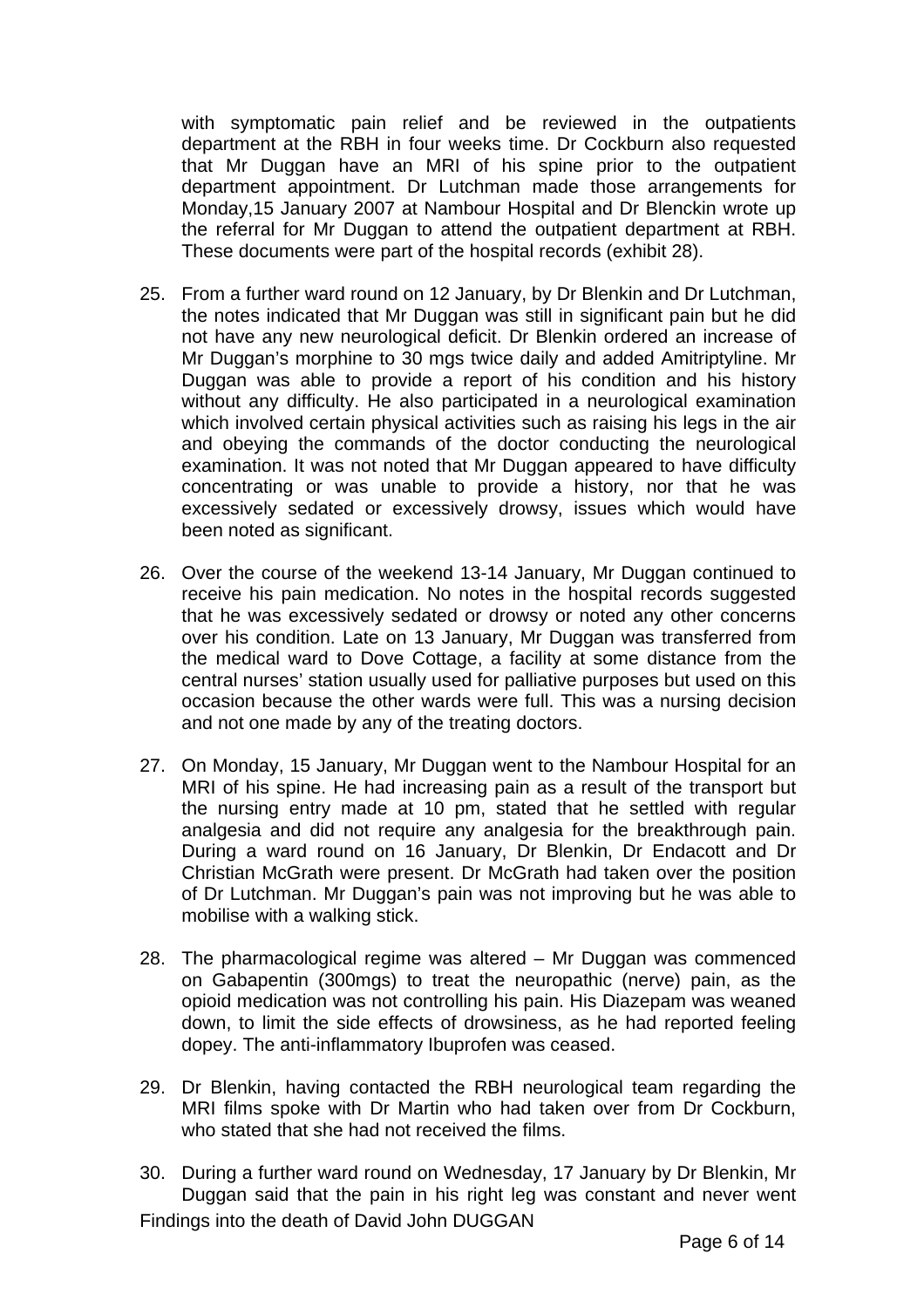away. It was regarded as neuropathic in nature. On examination, Dr Blenkin found him to be without a fever and with normal vital signs. He was sitting up and eating his lunch and was calm and not distressed, notwithstanding his continual pain. No symptoms or clinical observations existed, to suggest that Mr Duggan was excessively sedated. Calls to Dr Martin at RBH about her views on the MRI were unsuccessful as Dr Martin was in operating theatre. A further attempt to contact Dr Martin at 8.00am on 18 January was also unsuccessful, as she was not on duty until 3.30pm that afternoon.

- 31. During a further ward round on 18 January, Mr Duggan reported that he was not feeling well and complained of lots of pain, with difficulty sleeping. He reported pins and needles along his right leg with the pain flaring up rather than getting progressively worse. He reported as still feeling dopey. However, he was found to be easily rousable and participated in conversation with the doctors. He was able to give a report of his symptoms to them and participate in a neurological examination, which involved physical activity on his part, although the results were difficult to interpret because of his pain. A further reduction in Diazepam to 2.5 mgs twice a day was ordered by Dr Endacott as a continual weaning of the drug, together with an increase in Gabapentin to 600mgs twice daily to try and control his neuropathic pain.
- 32. In a discussion with Dr Martin at 2.20pm on that day, it was reported that the MRI films were still not with her. Dr Martin received the films following further arrangements were made by Dr Blenkin for them to be sent to her. The delay was not explained but it had been the responsibility of the Radiology Section to transmit the MRI by electronic means and this had not happened. Dr Martin told Dr Blenkin at 3.45pm that she would discuss the case with her consultant and get back to him.
- 33. During the afternoon/evening of 18 January, Mr Duggan was nursed by RN Probert, a nurse of 30 years' experience, who both administered medications as ordered and checked on Dr Duggan every hour. Mr Duggan was lucid and ate his dinner while watching television and had a shower on his own. At 10.40pm he was administered some morphine as he was in severe pain and so that he could settle for the night. There were no indications that Mr Duggan was excessively sedated or drowsy.
- 34. Mr Duggan slept through the night. Upon awakening at 6.00am, he declined further pain relief. He was clear eyed, alert, easily conversant with the nurse on duty. Mr Wade and had no signs of drowsiness. He was able to toilet himself. Nurse Chapman (a nurse of some 20 years' experience) took over from 6.15am to 2.45pm on Friday, 19 January 2007. She found him chatty, although he reported as suffering back pain. He was administered his medications at approx. 7.15am and some morphine at 9.00am. He showered himself while his bed was attended to. Observations taken at 9.40am were all within normal limits.
- Findings into the death of David John DUGGAN 35. At 12 noon, a ward round was taking place and Nurse Chapman heard discussion about changing Mr Duggan's medications. She returned to Mr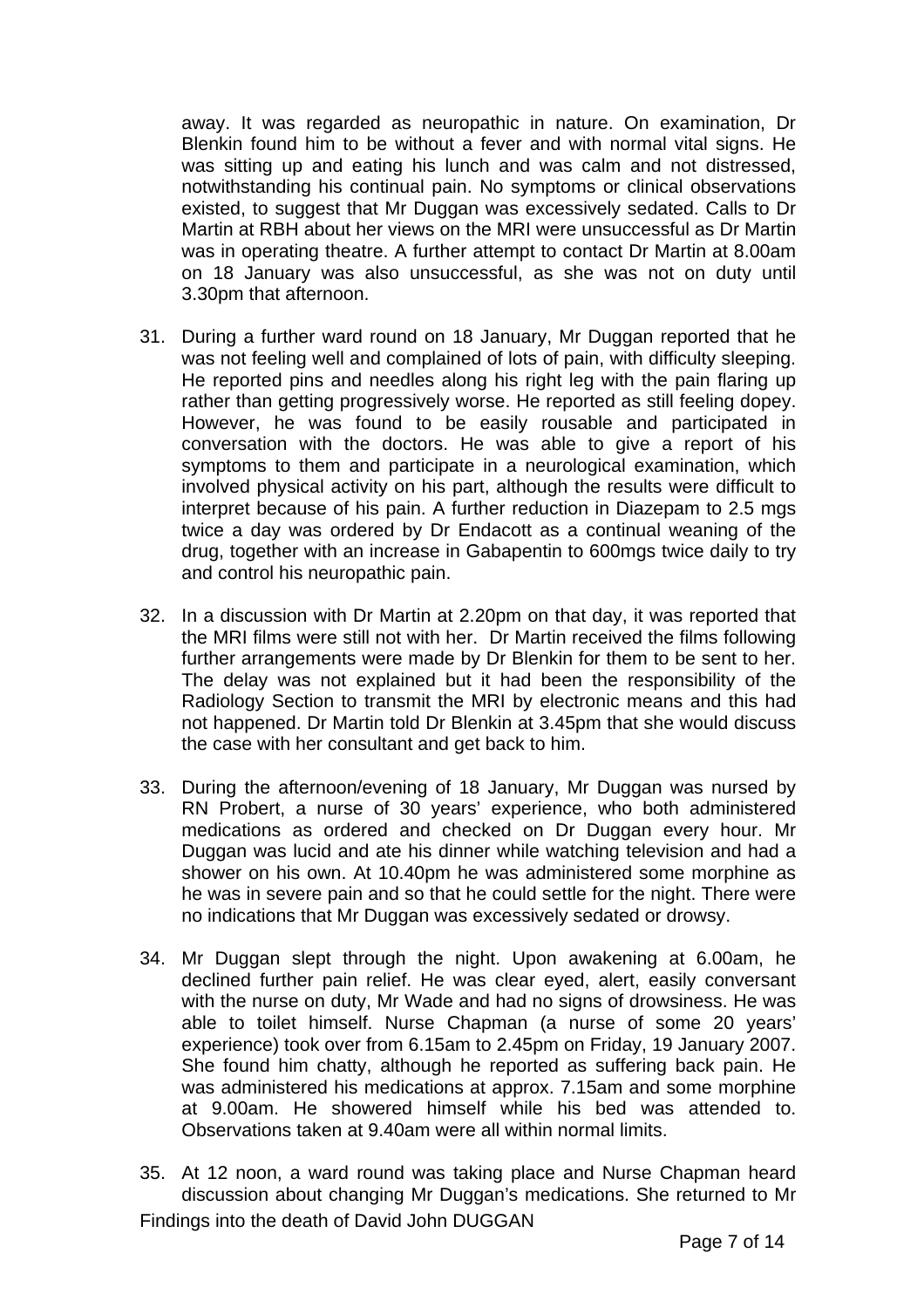Duggan's room at about 1.30pm to retrieve his chart for review of the changes. Mr Duggan was asleep and snoring loudly. At no time during her attendances on the patient that morning, did he appear to be blue or bluish nor did he ever appear disoriented.

- 36. This was in contrast to the observation of Mr Duggan's *de facto* wife, Ms Macdonnell, who had been visiting him regularly, since his admission to the hospital. She said that he had not been interested in eating his lunch and she thought he was turning blue. Concerned, she went up to the nurses' counter and told them but no one came. She left him but thought she would never see him alive again. She believed Mr Duggan also believed he was dying. Ms Macdonnell did, however, talk forcefully with Dr Blenkin and asked that Mr Duggan's medication be reduced.
- 37. Prior to the ward round at 12 noon, Dr Blenkin had spoken to Dr Martin at the RBH, who indicated that her consultant neurosurgeon had seen the MRI films and suggested a transfer to Brisbane for surgery be scheduled. Mr Duggan had been told about these arrangements and was pleased. Ms Macdonnell's concerns about Mr Duggan's drowsiness were addressed. It was explained to her that there was a balance between managing his pain and the side effects of the medications. Although not overly concerned with Ms Macdonnell's concerns, Dr Blenkin took them on board and decided to reduce the dosage of Gabapentin and Oxycontin. The Diazepam was also ceased completely. No blueness was observed in Mr Duggan.
- 38. Further, no adverse effects to the narcotic analgesia he was taking were observed in Mr Duggan, e.g., sweating, vomiting, low blood pressure, pin point pupils or respiratory depression. He did not have any slurred speech. He could answer all the doctors' questions appropriately and was able to converse with them. A tea lady, Pamela Walton stated that at around 1.00pm when she picked up Mr Duggan's lunch tray, he was chatty and no different to what he had been on previous days she had spoken with him.
- 39. At between 3.00pm and 3.15pm that day, Ms Walton again went into Mr Duggan's room, during the patient's rest period between 1.30pm and 2.30pm. She observed that all was not right with Mr Duggan and informed a male nurse. Subsequently, Dr Alex Dunn came to Mr Duggan's room and pronounced him as deceased.

# **Medical Evidence:**

- 40. Dr Ellis was the forensic pathologist, who carried out the autopsy of Mr Duggan. His original conclusion as to "Cause of Death" was:
	- "1(a) Hypertensive Heath Disease, due to, or as a consequence of

1(b) Possible Oxycodone and Morphine Toxicity and Chronic Fatty Liver."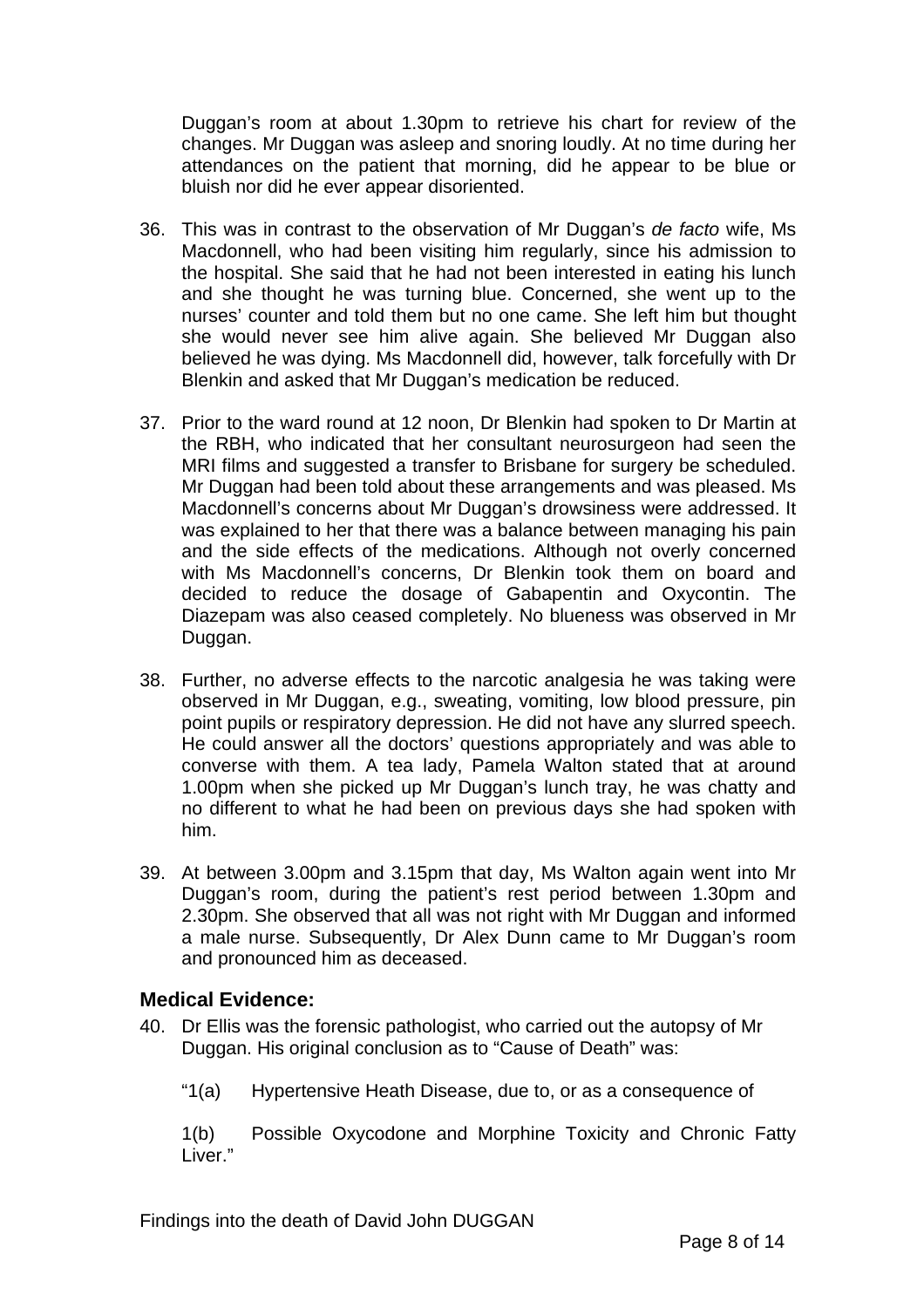Because of an issue with the computer used by Dr Ellis at the time, he said that he would have preferred his original conclusion to have read:

"1. Hypertensive Health Disease;

Other Significant Conditions –

2. Possible Oxycodone and morphine toxicity; Chronic Fatty Liver."

41. In his "summary and interpretation" section (exhibit 2), Dr Ellis stated that:

*"death was likely to have been multi-factorial. Cardiac enlargement (and Mr Duggan had a history of high blood pressure) is known to predispose to sudden cardiac failure as is chronic fatty liver disease. It is not possible to exclude the analgesic medication as contribution to death although the measured levels were not within the published*  fatal ranges. It is apparent that death was due to a hypertensive heart *disease with a possible (and non-quantifiable) 'contribution of analgesic medication'. The fatty change in the liver may have been a contributing factor."*

- 42. Dr Ellis, in his evidence, discussed the fact of Mr Duggan's large heart (a fact which had been included in the referring doctor's letter to the Caloundra Hospital upon Mr Duggan's admission). He said that if a person has a sick heart, the adrenalin which is added from severe pain, can worsen the outcome of heart disease and that a large heart is susceptible to beating irregularly.
- 43. Dr Ellis commented on the fact that there was a delay of four days in his being able to conduct an autopsy and because there was no blood and a blood test had not been made immediately after death, he was restricted in his ability to comment on the levels of drugs in the deceased's blood at the time of his death. But certainly, at autopsy stage, non-fatal ranges were in the body. Dr Ellis was unable to exclude that reduced consciousness, caused by a drug that caused brain depression, was the cause of death, based on the autopsy alone. However, if he were to conclude that, it would have to be because the drugs were at a higher level than at the time of autopsy or that Mr Duggan had been sensitive to them.
- 44. Ultimately, Dr Ellis, in his evidence, revised his view of the cause of death to be:
	- 1. Hypertensive heart disease

Other significant conditions:

- (a) Possible oxycodone and morphine toxicity
- (b) Chronic fatty liver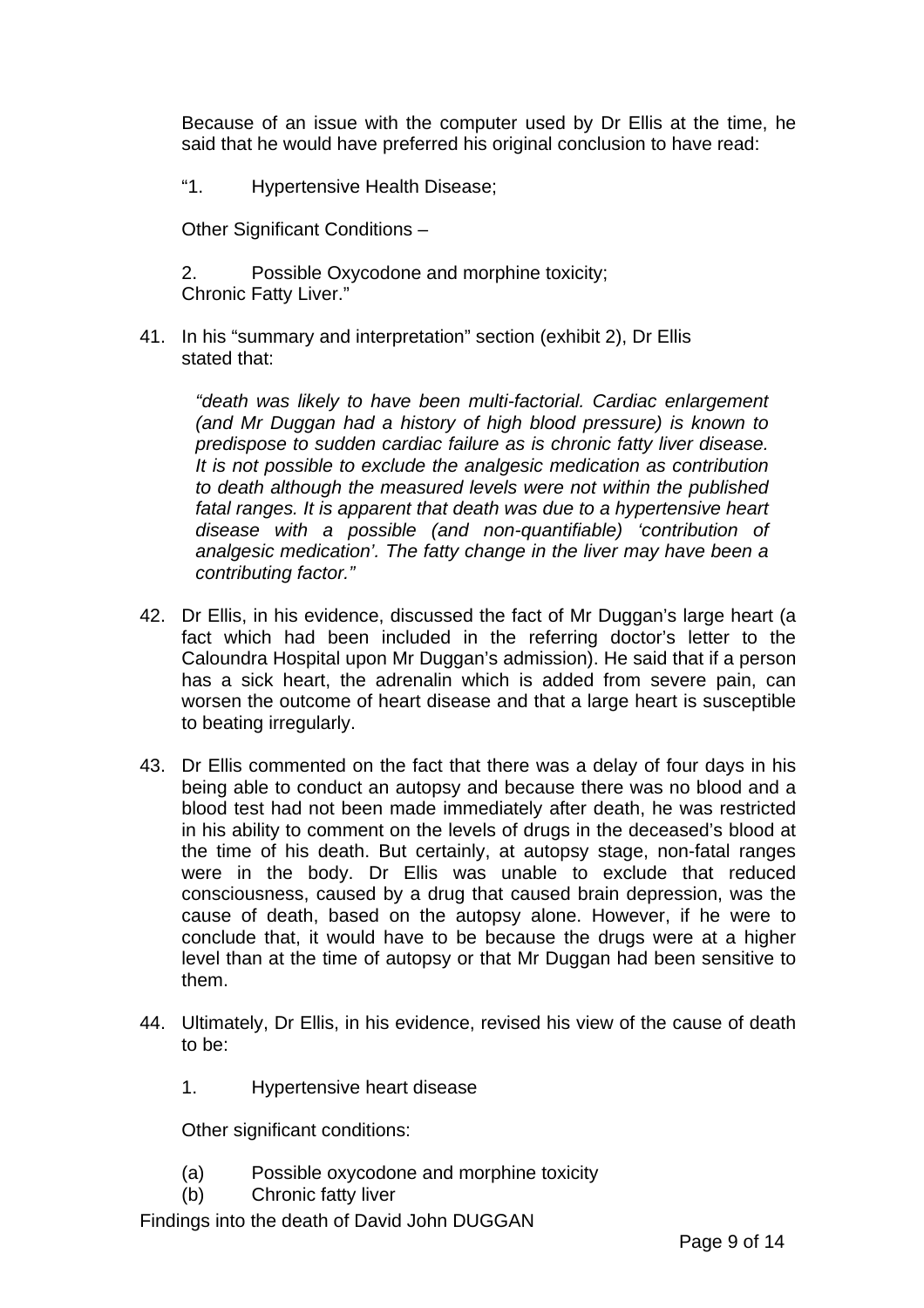- 45. Two other medical experts gave evidence they were Professor Olatino Drummer, a Forensic Pharmacologist from the Victorian Institute of Forensic Medicine and Dr Paul Kubler, a Clinical Pharmacologist from the RBH.
- 46. In Professor Drummer's report dated 3 November 2008, he took the view that from a toxicological perspective there was no evidence that any administered drugs contributed significantly to the death of Mr Duggan. Perhaps more importantly, however, Professor Drummer expressed a view that none of the prescribed drugs, in the dosage concentrations administered, were capable of causing serious toxicity or death. Equally, he noted that the toxicology report suggested that the blood concentrations were such that the results did not suggest a possible toxic role for any one, or more, of the drugs, or the drugs in the administered combinations.
- 47. The Professor's views were further discussed in oral evidence. In particular, Professor Drummer (Transcript day 4 – page 124), said:
	- *"Q. From the perspective of your subspecialty, are you able to positively exclude the medication that David was receiving from possible negative sequelae and his death?*
	- *A. Look, I can't exclude the possibility that his drugs, particularly narcotics, may in some way contributed to his death. I can't exclude that absolutely. All I can say, there's no particular suggestion, based on the – the doses and the toxicology, to suggest that is likely to be the case, although, you know, I have heard that there was some evidence that might be related to a drug effect – the dopiness and also the presentation of Mr Duggan to his wife that morning. But that, by itself, wouldn't convince me that it was a drug effect, necessarily but as I said I can't exclude there was drug involvement in his death absolutely".*
- 48. Turning to Doctor Kubler, whose report reviewed the clinical facts from the perspective of a clinical pharmacologist. It is important to note, however that Dr Kubler had not had the advantage of reading Professor Drummer's report prior to preparing his report. In oral evidence (Transcript day 4 – page 5), he agreed with Professor Drummer's opinion and ultimately doubted that this case could be appropriately explained by respiratory depression. He made no suggestion that the pain relief medication administered was other than in accordance with normal clinical practice for pain management, stating that the drugs appeared to have been at the appropriate upper limit for the dosing of a patient the age of Mr Duggan.
- 49. Dr Kubler considered that the cause of death was primary arrhythmia. He had concerns about the frequency of observations which appear to have been taken and considered that the medical file contained insufficient information to allow him to assess the level of sedation of Mr Duggan. He considered that such observations should be regularly taken every 4 hours, as a matter of best practice.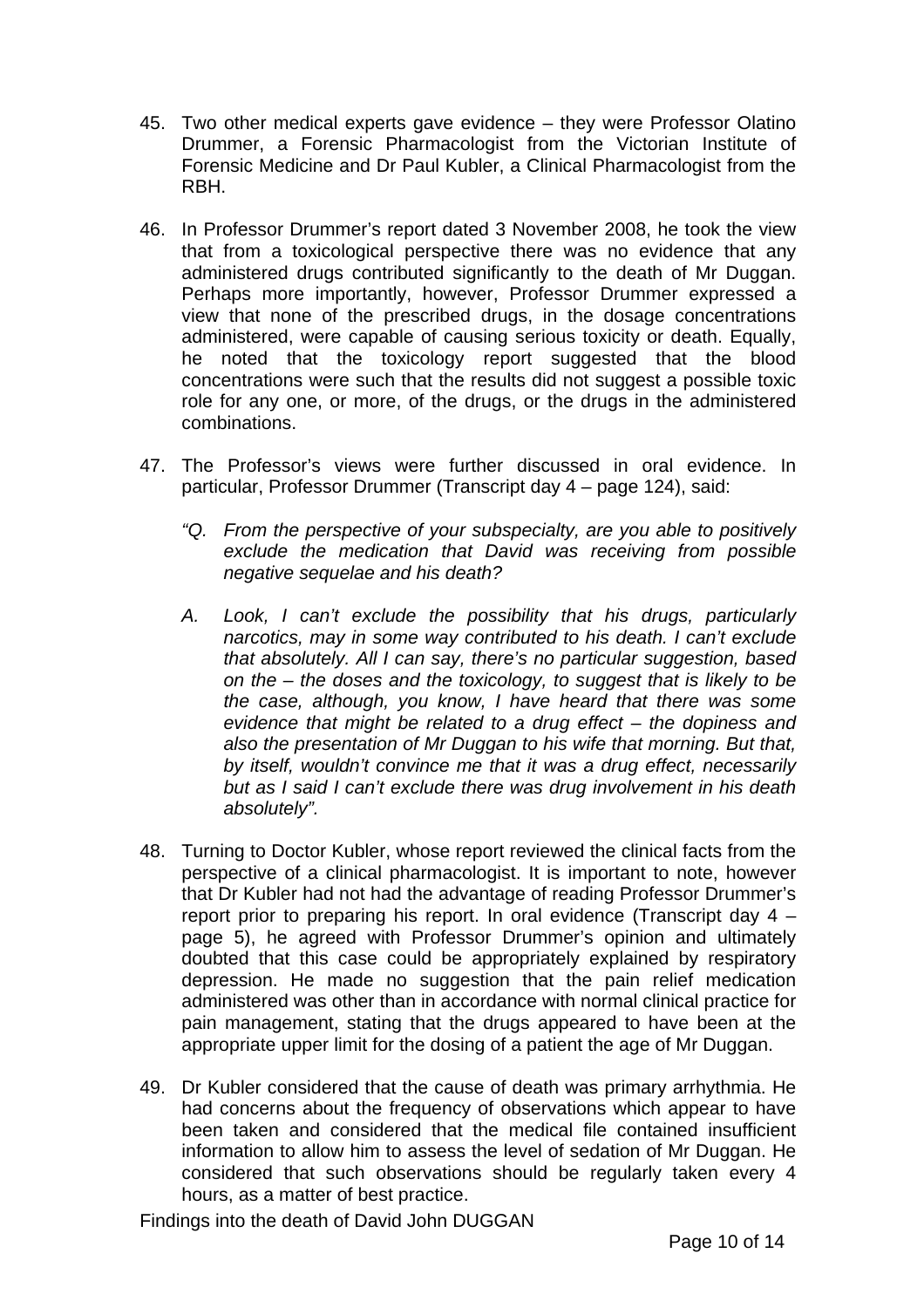- 50. Dr Kubler dealt with the issue of the "blueness" noticed by Ms Macdonnell stating that it could have been there because Mr Duggan was overweight and some of the superficial veins were being compressed. He did not have sufficient information on that issue to be more specific.
- 51. He went on to say that he considered that had Mr Duggan gone to the RBH after he was first admitted to the Caloundra Hospital, that the outcome would have been no different.
- 52. It would also appear that the combined evidence of RN Wade, RN Chapman, Dr Blenkin, Dr McGrath and also Ms Walton suggests that Mr Duggan did not appear excessively sedated on either Thursday 18 January 2007 or Friday 19 January 2007. Throughout Mr Duggan's entire period of hospitalisation he was always able to converse appropriately with the doctors, provide reports of his daily symptoms and participate in neurological examinations which involved physical activity on his part. He was able to eat his own meals and on Friday, 19 January 2007 was able to shower independently.
- 53. Dr. Blenkin gave evidence that he did not notice any bluishness in Mr Duggan on 19 January and that his decision to reduce the level of Mr Duggan's medication on 19 January was more related to taking note of Ms Macdonnell's concerns than any concerns he had about Mr Duggan's treatment.

# **"Access Block"**

- 54. It appears from the evidence, that it is not possible to identify a difficulty in this case as being the limited number of beds available at the neurosurgical department of the RBH which would have allowed transfer of the deceased for surgical intervention. It is also clear that the neurosurgical registrars and consultants at the RBH did not see Mr Duggan's case as one that required urgent surgical intervention at first. Rather, and in line with normal clinical practice, a conservative management regime was advised to see if Mr Duggan's symptoms would settle naturally over some weeks.
- 55. There was some delay in the receipt by the neurosurgical department at the RBH of the copies of the MRI scans. Upon this happening, it was decided that surgery was required for the treatment of Mr Duggan and that such surgery should be scheduled but no mention of emergency was made. Arrangements had been made by Caloundra Hospital to have Mr Duggan transferred to RBH by ambulance, as soon as possible on or after 20 January, upon receiving information that a bed was available there.

#### **Pain management**

56. Dr Kubler was able to offer advice in relation to pain management procedures. He suggested that: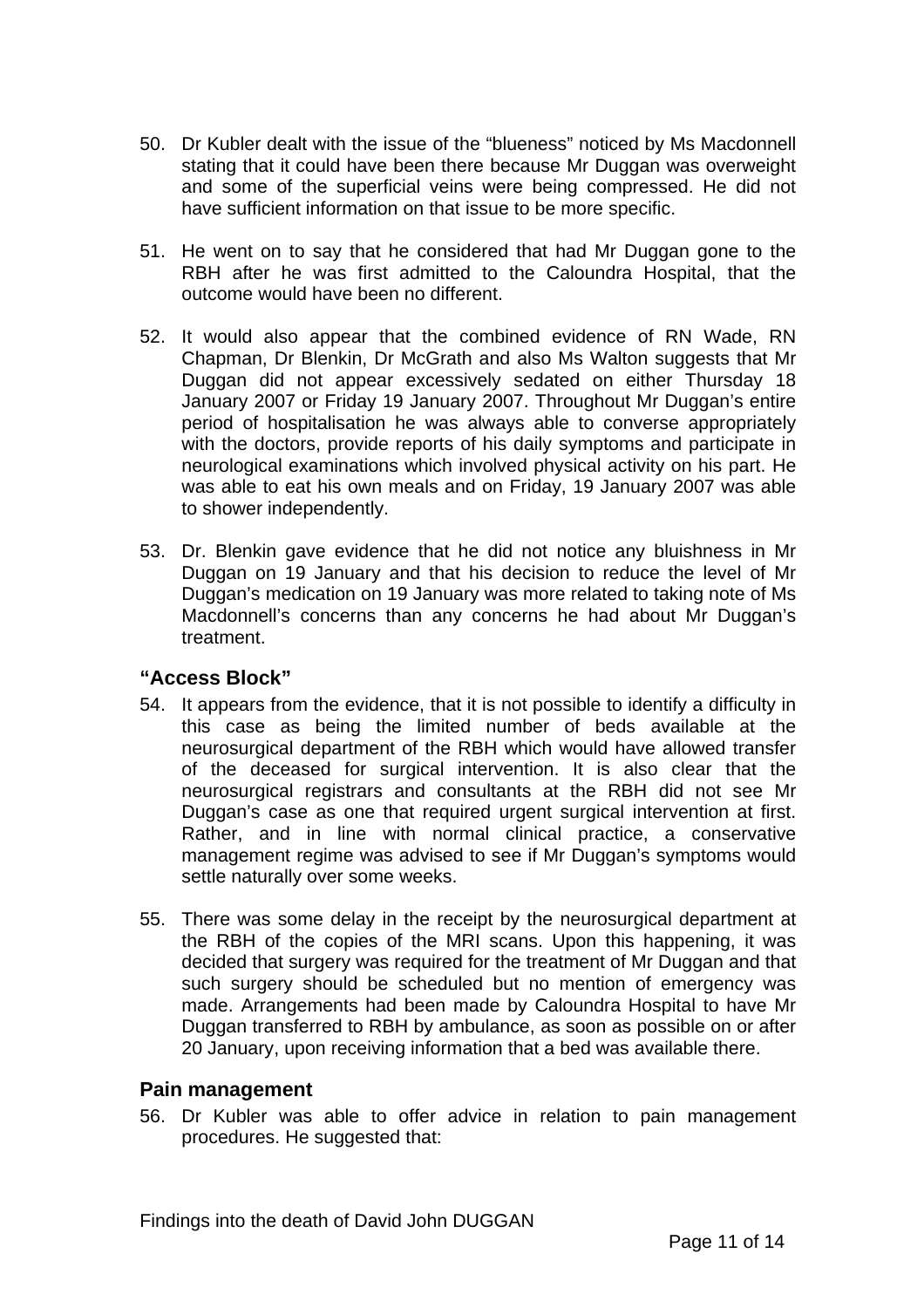- (a) Adequate documentation of a patient's response to narcotic analgesics (in a non palliative setting) noting effectiveness and side effects;
- (b) The need for a clinical action plan if the desired parameters are not met.
- 57. A Root Cause Analysis Report was tendered as an exhibit (exhibit 23) and commented upon in the evidence of Ms McArdle, of Queensland Health. Such a report is raised when a "sentinel event" – such as the unexpected death of a patient in a Queensland Hospital occurs.
- 58. As a result of this Report, several changes have occurred at the Caloundra Hospital. These include:

The Hospital now functions almost entirely as a geriatric ward. However, the emergency ward still functions. Now, the admission of someone in Mr Duggan's condition – suffering acute pain, would be considered "inappropriate" and the patient would be moved to Nambour Hospital as soon as possible. Clause 10 of the Report - "Lessons Learnt" states:

*"On investigating this incident, the prominent barrier was the inappropriate admission of this patient to Caloundra Hospital. Had this been addressed, the other contributing factors that have been identified may not have occurred. However, it is important to note the other factors that have been addressed and subsequent recommendations will improve the service that is provided at Caloundra and aid patient safety."* 

In the area of pain management, the report was critical of staff not adhering to correct procedures when ordering/ceasing and administering medication and incomplete record keeping. Whether or not as a result of this, there is now information available about the acute pain service at Nambour Hospital and the ability for staff to consult with those pain doctors for specialist pain advice, should that be required.

Again, Clause 10 of the Report states:

*"Nambour now has been granted funding for guidelines on the management of patients to formalise and raise awareness of a referral management system for patients in ongoing acute pain."* 

The Report did go on to explain that the management of the Caloundra Hospital has implemented the various recommendations described in the report.

# **Dove Cottage**

59. Another issue which was raised was the placement of Mr Duggan in Dove Cottage, a ward located at some distance from the nurses' station. The outlying of patients in Dove Cottage (which has since been demolished and the area subsequently reconstructed as a dedicated palliative care unit), was a process which occurred at peak times of service use. Mr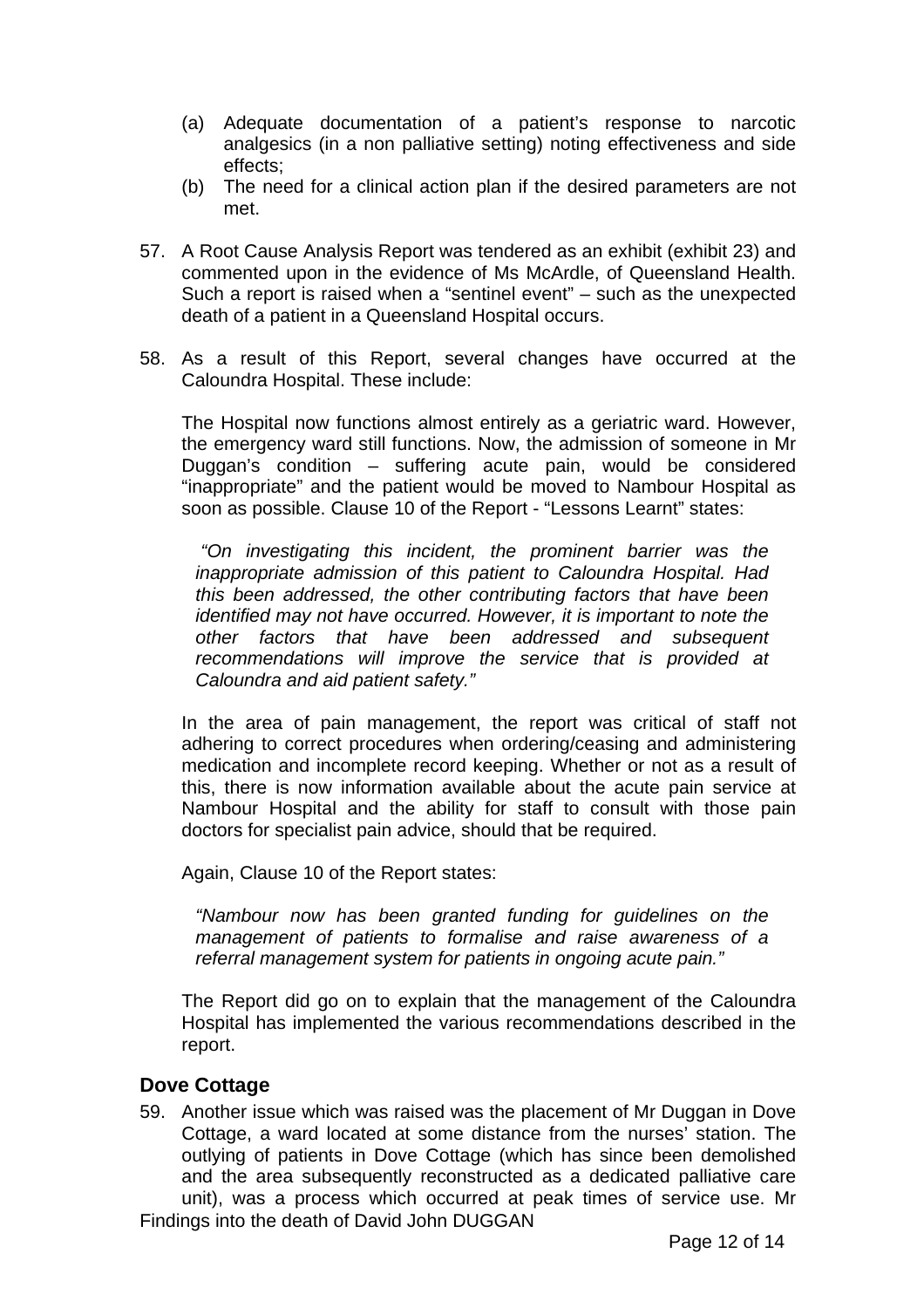Duggan had access in Dove Cottage to a buzzer to summon nursing assistance if he required it and a telephone with outside lines for communication. He was still subject to the same observations and reviews as ordered by the medical practitioners in charge of his treatment.

### **Relationships with relatives of patients**

60. The *de facto* partner of the deceased expressed her concerns that there was insufficient communication between treating doctors and nurses and herself. She was of the opinion that if a Nurse Advocate System was available to her, as is the case in New South Wales and Victorian hospitals, that she would have had less trouble in conveying her concerns to the medical staff at the hospital.

# **Queensland Police Service Investigation**

- 61. Evidence given by the police officer who investigated the death of Mr Duggan suggested an inadequacy in the training of himself and others to successfully complete coronial enquiries. These shortcomings included–
	- (a) The lack of seniority of officers given the investigation of a complex hospital death and lack of adequate supervision by more senior officers throughout the investigation;
	- (b) No pictures were taken of the death scene;
	- (c) No blood sample was taken within four hours of death;
	- (d) Death by natural causes was assumed even though an autopsy would be taking place;
	- (e) No statements taken from hospital staff or the *de facto* partner of the deceased.

# **Findings required by s45**

- 62. I am required to find, as far as is possible, who the deceased was, when and where he died, what caused the death and how he came by his death. I have already dealt with the last of these issues, being the circumstances of David John Duggan's death. As a result of considering all of the material contained in the exhibits and the evidence given by the witnesses I am able to make the following findings in relation to the other aspects of the death. In doing so, I note that, for various reasons, no medical expert was able to rule out entirely the possible drug toxicity as a cause of death. However, on the balance of probabilities I find that:
	- (a) The identity of the deceased was David John Duggan
	- (b) The place of death was Caloundra Hospital, Caloundra, Queensland
	- (c) The date of death was 19 January 2007
	- (d) The formal cause of death was:
		- 1 Hypertensive Heart Disease;